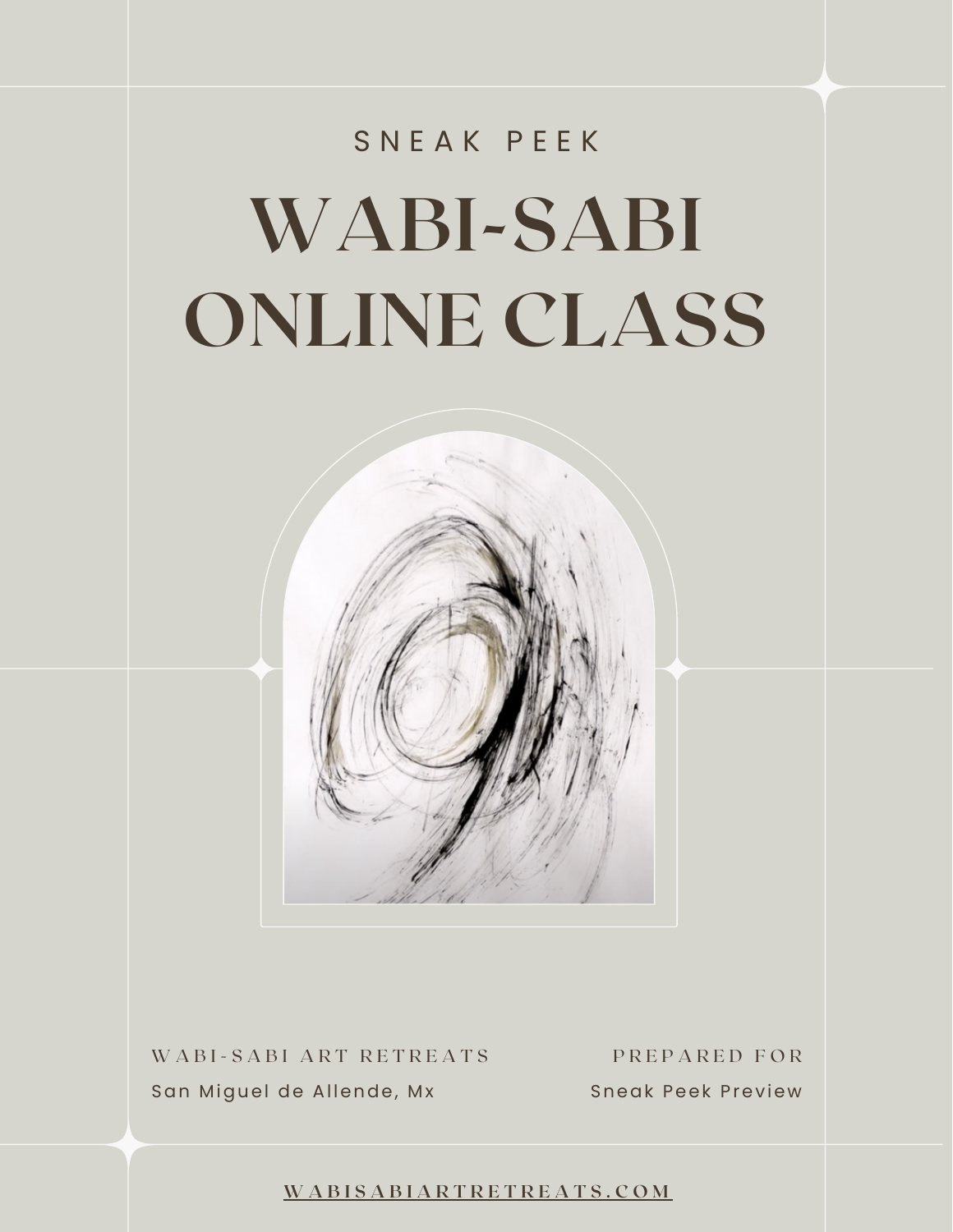## **What are the aspects that define the Wabi-Sabi Day Retreat that make it so special?**

The art journey is usually held as a day retreat at a beautiful outdoor location in nature, which is different from most other art classes.

The experience is designed to start with slow movements while breathing to get guests tuned into mind/body with the right focus and energy – you'll be teaching your guests how to get into the "Zone" of all possibility.

## **The art that comes from the breathing exercise is what makes it so special! Art without this special "qi" energy looks flat and lifeless.**

Wabi-Sabi art is a creative experience without the mind getting in the way. It's an expression of your guests energy and soul. It's an expression of freedom, personal power and creativity. It's an art form that is not perfect, but beautiful in the imperfections.

The art expression comes from your guests energy becoming one with the brush (the "brush mind.") Performing the art is much like a meditation – how the art comes through is secondary. It's the art of imperfection. It's life and energy expressing itself as art.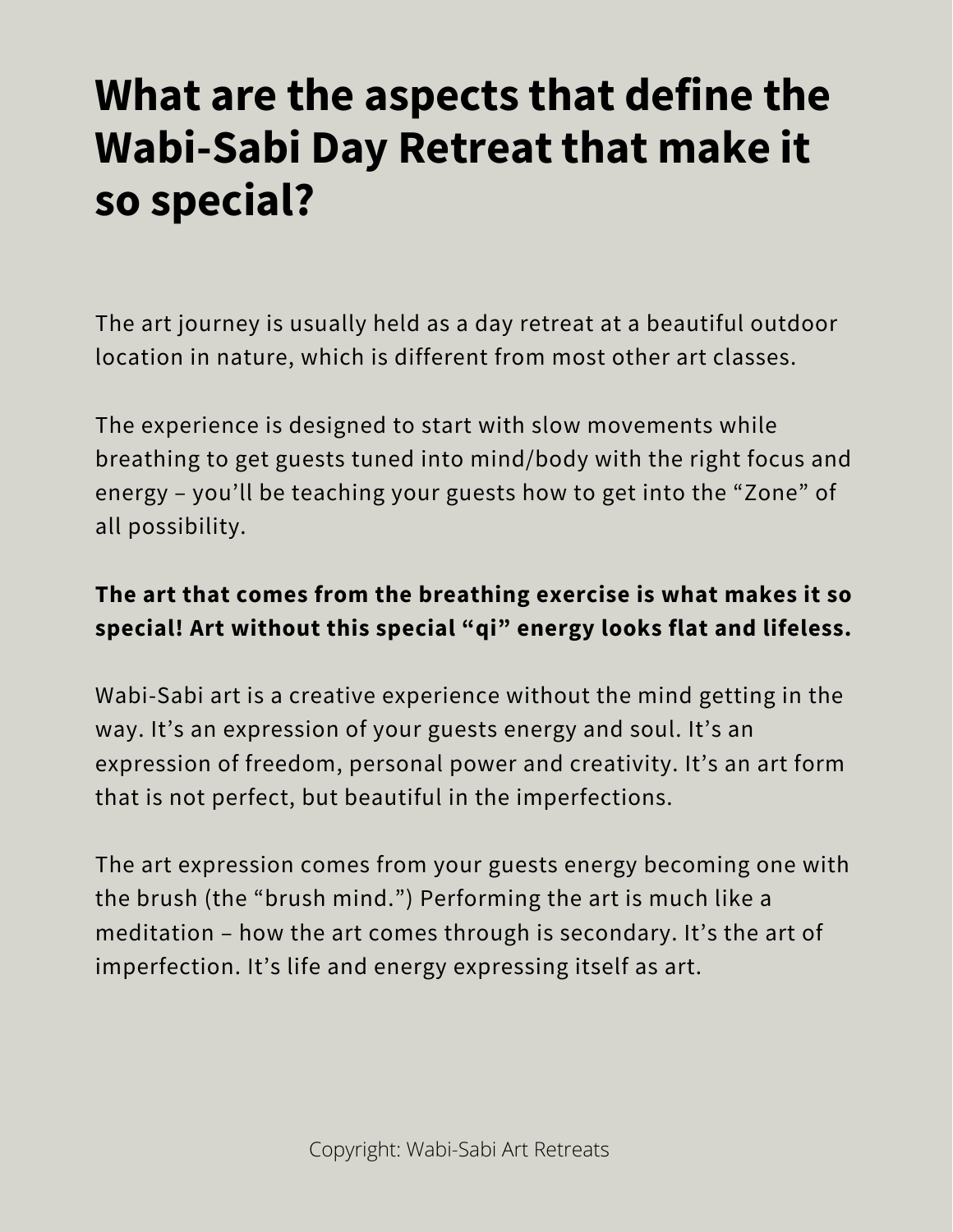You want to give your guests a class that is fun, effortless and with no identification of doing the art. You are showing your guests how to get out of their own way and empty themselves on the paper. You do not want your guests focusing on knowledge, beliefs or skills, only the act of the moment with energy.

The art your guests create will always be unique depending on the energy that is expressed. Wabi-Sabi art shows how life runs through us when we get out of the way.

Wabi Sabi art is all about the process - it's like the stamp of all that took place. It's a special "fun therapy" that needs no lengthy explanations and meetings. Retreat guests will want to come back time and again for the experience you deliver.

Copyright: Wabi-Sabi Art Retreats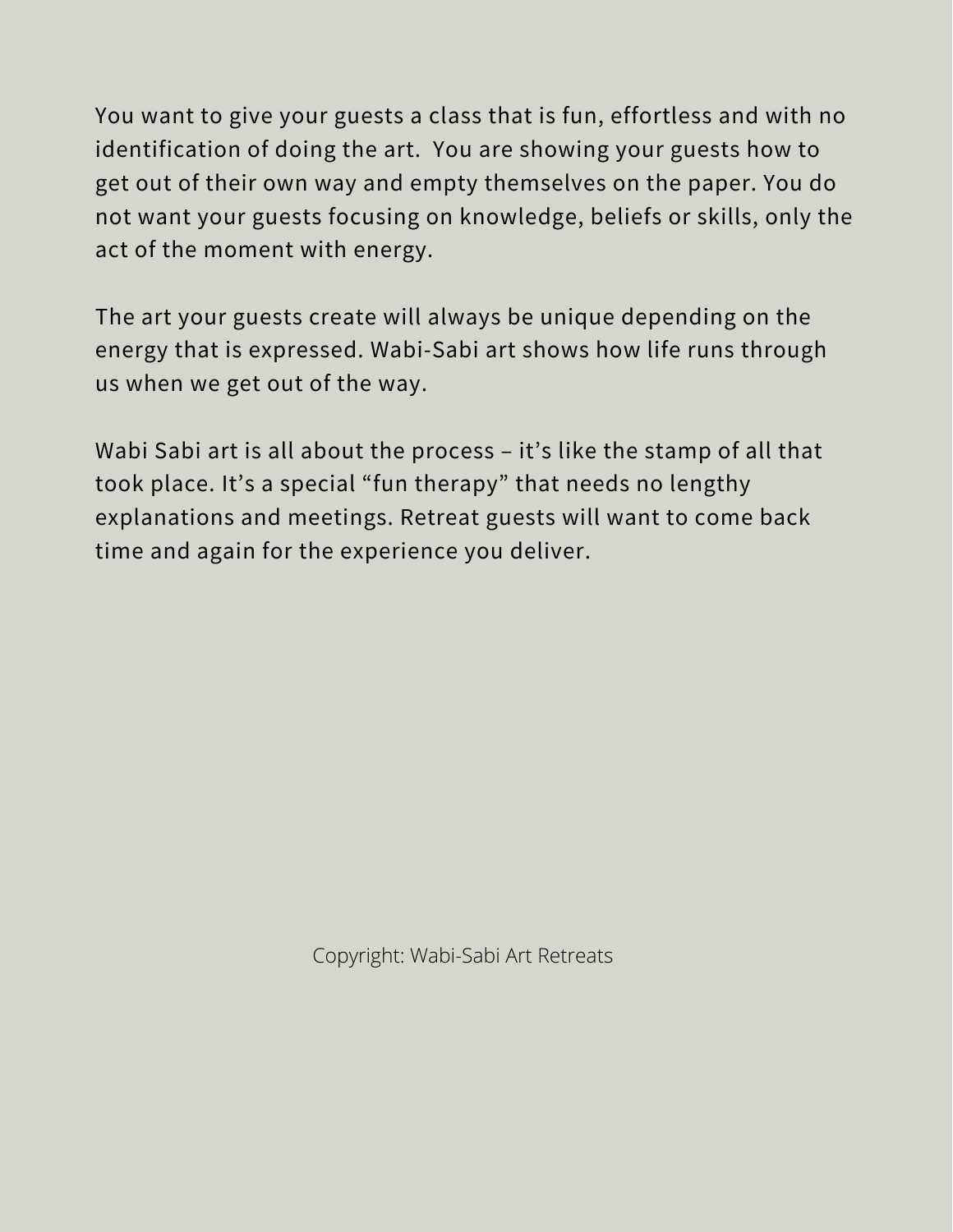## **Providing Wabi-Sabi Art Retreats at Destination Resorts**

Today, the Wabi-Sabi Art Class is shared as a day retreat - experience journey to be given at destination resorts, retreats or other beautiful locations either in your hometown or traveling as a Guest Artist.

The day retreat is designed for participants to experience wellness in a super fun new way to calm the mind, breathe in energy, meditate with gentle movement and then put this insightful state-of-mind into giant brushes for art expression.

Think of Wabi-Sabi Art as a new type of wellness therapy. Your guests will see how the paint bends and layers on the paper, bringing them into a present-moment, meditative awareness. For many, this is one of the easiest ways to meditate, because you are allowing the painting to guide the mind into a meditative state, rather than sitting still and trying to stop the mind.

It's all about helping your guests feel free to mess up, make mistakes, waste time, get lost, and let go of all the old stories. You want your guests to feel free from feelings of lack, scarcity, or limitation as you send them into the field of pure possibility releasing anything that has been holding them back.